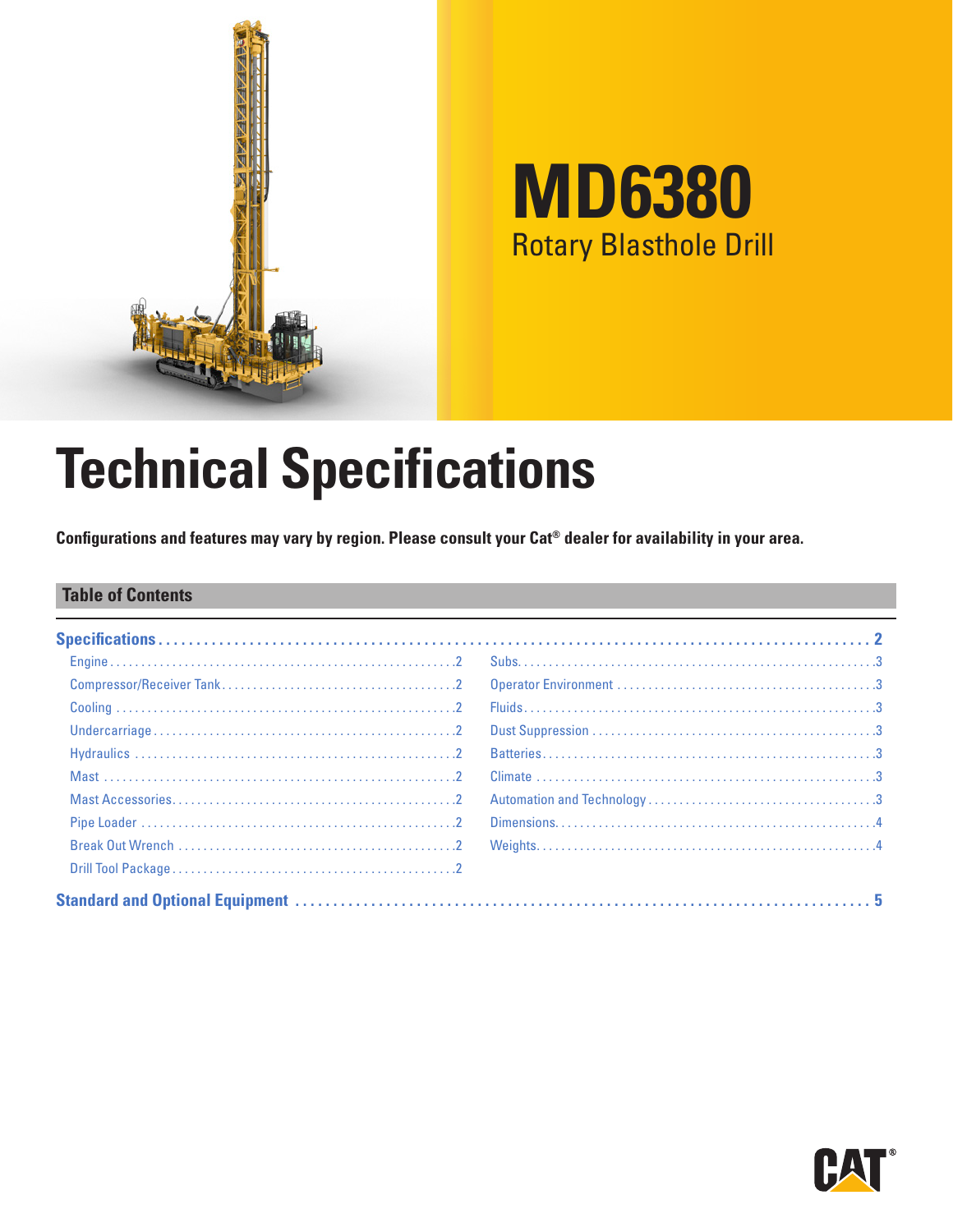# <span id="page-1-0"></span>**MD6380 Rotary Blasthole Drill Specifications**

### **Engine**

| Emissions                |        | U.S. EPA Tier 2/                               |  |  |
|--------------------------|--------|------------------------------------------------|--|--|
|                          |        | EU Stage II equivalent                         |  |  |
| Engine                   |        | $Cat^{\circledR}$ 3512C ( <i>a</i> ) 1,800 rpm |  |  |
| Power Rating (ISO 14396) | 949 kW | $1,273$ hp                                     |  |  |
| Power Rating (J1995)     | 960 kW | $1,287$ hp                                     |  |  |

### **Compressor/Receiver Tank**

• Rotary, single stage, low pressure 101.9 m<sup>3</sup>/min (3,600 ft<sup>3</sup>/min) @ 6.9 bar (100 psi); with low pressure receiver tank for ASME/CRN/AU or CE

### **Cooling**

• Functional in ambient temperature of 52° C (125° F)

### **Undercarriage**

### **Cat 374 EEL**

| Drawbar Pull                                  | 980 686 N·m 723,316 lbf |                   |
|-----------------------------------------------|-------------------------|-------------------|
|                                               |                         |                   |
| Double Grousers for Hard Rock                 | 750 mm                  | $29.5 \text{ in}$ |
| Applications                                  |                         |                   |
| Double Grousers for Soft Rock<br>Applications | $900 \text{ mm}$        | 35.4 in           |

### **Hydraulics**

- Two (2) primary pumps 280 cc (piston with proportional electronic controls)
- One (1) auxiliary circuit pump 145 cc
- (piston, load sensing)
- Two  $(2)$  fan pumps 100 cc (piston with proportional electronic controls)
- Two (2) charge pumps 74 cc (fixed displacement)
- Scheduled Oil Sampling (S·O·S<sup>SM</sup>) ports

### **Mast**

| Hole Diameter Range            | 251-381 mm 9.875-15 in |            |
|--------------------------------|------------------------|------------|
| Single Pass Hole Depth Down To | 19.8 <sub>m</sub>      | 65 ft      |
| Multi-Pass Hole Depth Down To  | 39.5 m                 | $129$ ft   |
| Bit Load Up To                 | 53 845 kg              | 118,719 lb |
| Pulldown Capacity Up To        | 49 895 kg              | 110,0001b  |
| Rotation Torque Up To          | 20880 N·m              | 15,400 lbf |
|                                |                        |            |

• Vertical or angle drilling

### **Mast Accessories**

- Pipe positioner (stabilizer) engaged/disengaged indicator, and interlock
- One hydraulic pipe catcher
- Hydraulic pipe support in the upper section of the mast

### **Pipe Loader**

- LH/RH pipe racks holds 9.906 m (32.5 ft) drill pipe
- 219 mm (8.625 in) diameter
- LH and RH, double pipe rack
- Capable of single and multi-pass
- Primary loader @ 29.68 m (97.4 ft)
- Secondary loader @ 39.59 m (129.9 ft)
- 235 mm (9.25 in) diameter
- LH and RH, double pipe rack
- Capable of single and multi-pass
- Primary loader @ 29.68 m (97.4 ft)
- Secondary loader @ 39.59 m (129.9 ft)
- 273 mm (10.75 in) diameter
- LH and RH, double pipe rack
- Capable of single and multi-pass
- Primary loader @ 29.68 m (97.4 ft)
- Secondary loader @ 39.59 m (129.9 ft)
- 324 mm (12.75 in) diameter
- Single pipe rack
- Dust collector side only
- Single pass only
- 340 mm (13.375 in) diameter
- Single pipe rack
- Dust collector side only
- Single pass only

### **Break Out Wrench**

- Variable Grip
- 219, 235, 273 mm (8.625, 9.25, 10.75 in)
- 324, 340 mm (12.75, 13.375 in)

### **Drill Tool Package**

• One piece roller deck bushing, pipe positioner, deck wrench, bit sub, pipe wiper seal

 $-219$  mm  $(8.625)$  in

- $-235$  mm  $(9.25$  in)
- $-273$  mm (10.75 in)
- $-324$  mm (12.75 in)
- 340 mm (13.375 in)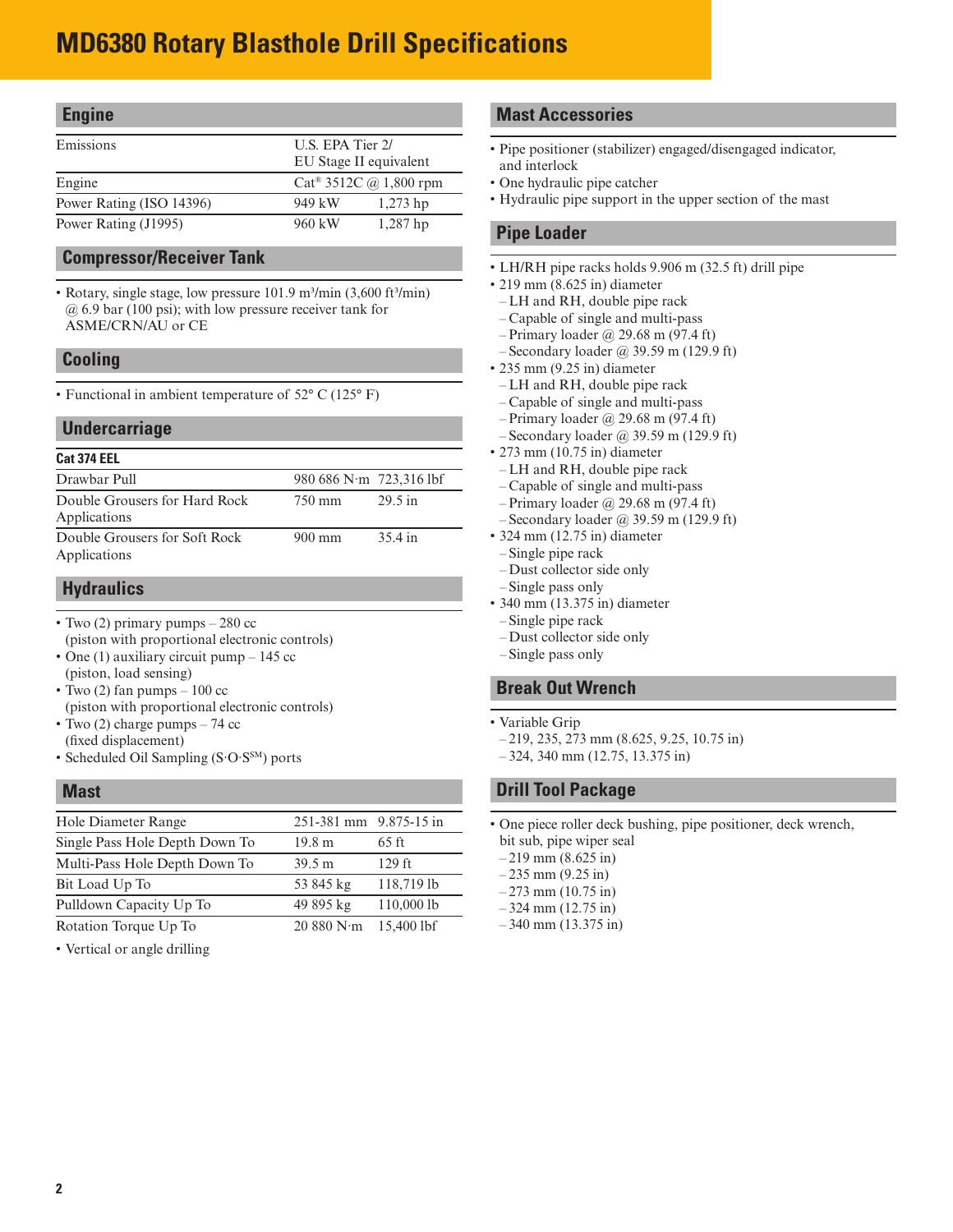## **MD6380 Rotary Blasthole Drill Specifications**

### <span id="page-2-0"></span>**Subs**

- Shock absorber with top sub adapter available in Standard or Premium
- $-219$  mm (8.625 in)
- $-235$  mm (9.25 in)
- $-273$  mm (10.75 in)
- 324 mm (12.75 in)
- $-340$  mm (13.375 in)

### **Operator Environment**

- Cab, Standard
- Includes a fabric seat, single pane window glass, shades, and a windshield wiper for driller window, removable driller window guard and a trainer seat
- Cab, Premium
- Includes a leather seat with heat and ventilation, heavy duty suspension, dual pane window glass
- Additional storage plus windshield wipers on front and rear windows
- Removable driller window guard plus front window guard and trainer seat

### **Fluids**

#### **Service Packages**

- Standard
- Fast fill fuel and water only
- Automated lubricant system
- Premium
- Service center for lubricant drain and fill
- Fast fill fuel and water
- Automated lubricant system

### **Dust Suppression**

- Water Injection System 2271 L 600 gal • Tank below deck • Fast fill Water Injection/Dry Dust Collection 2271 L 600 gal • Tank below deck • Fast fill • 204 m3/min (7,200 ft3/min) dry dust collection Water Injection System, High Volume 5299 L Total Tank Capacity 1,400 gal • 2271 L (600 gal) below deck mounted tank
	- 3028 L (800 gal) above deck mounted tank
	- Fast fill

#### **Batteries**

- Four (4) each batteries, sealed
- Six (6) each batteries, sealed
- Required for semi/full autonomy packages

#### **Climate**

- Level 1, Standard fluids and lubricants – Temperature range of  $-1^{\circ}$  C (30° F) to 52° C (125° F)
- Level 2, Arctic fluids and lubricants
	- Temperatures down to  $-18^{\circ}$  C ( $-0.4^{\circ}$  F)

### **Automation and Technology**

- Single pass auto drill/drill assist
- Multi pass auto drill/drill assist
- Drill depth meter
- Auto level, auto retract jacks, auto raise and lower mast
- Electric controls for drilling, tramming, leveling plus auxiliary functions
- Radio-ready for communication and entertainment radio
- Product Link™
- Integrated Terrain for Drilling complete with wiring and harnesses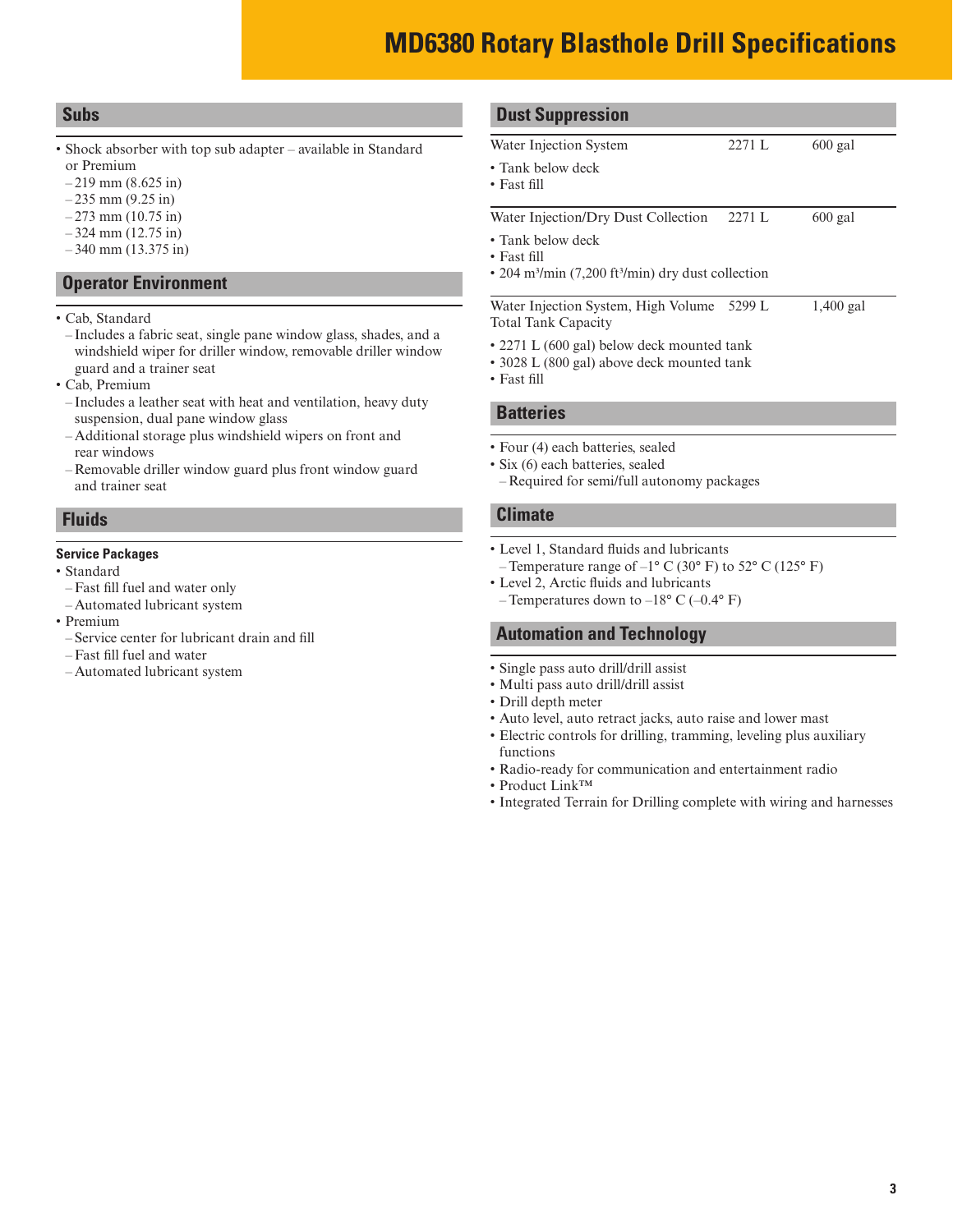# <span id="page-3-0"></span>**MD6380 Rotary Blasthole Drill Specifications**

### **Dimensions**

All dimensions are approximate.



| 1 Working Length Mast Up*              | 14.7 m            | 48.1 ft           |
|----------------------------------------|-------------------|-------------------|
| <b>2</b> Height Mast Up                | 26.7 m            | 87.6 ft           |
| <b>3</b> Length Mast Down              | 28.3 m            | $92.9$ ft         |
| 4 Height Mast Down                     | 6.6 <sub>m</sub>  | $21.7$ ft         |
| <b>5</b> Working Width (non-drill end) | $6.06 \text{ m}$  | $19.9$ ft         |
| <b>6</b> Working Width (drill end)     | $6.89 \text{ m}$  | $22.6 \text{ ft}$ |
| <b>7</b> Mast Only Shipping Length     | $25.24 \text{ m}$ | 82.8 ft           |
|                                        |                   |                   |

\*Working Length Mast Up with bolt-on platform adds 1.2 m (4 ft) for total of 15.9 m (52.1 ft)

| <b>Weights</b>       |                     |            |
|----------------------|---------------------|------------|
| Working Weight Range | 142 300 kg          | 313,717 lb |
| Without Mast         | $102300 \text{ kg}$ | 225,533 lb |
| Mast Only            | 40000 kg            | 88,184 lb  |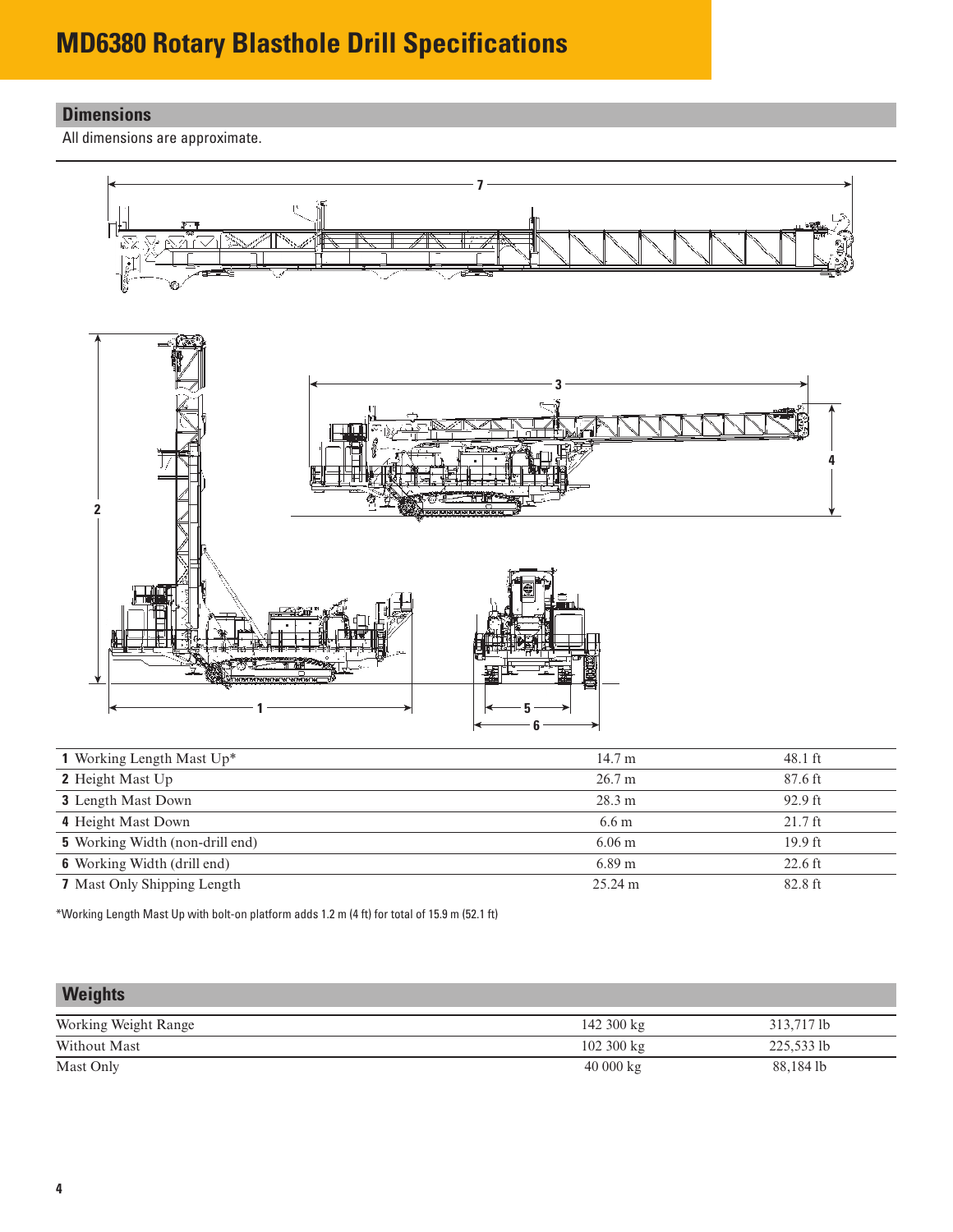### <span id="page-4-0"></span>**Standard and Optional Equipment**

Standard and optional equipment may vary. Consult your Cat dealer for details.

|                                                                                                       | <b>Standard</b> | <b>Optional</b> |                                                                                      | <b>Standard</b> | <b>Optional</b> |
|-------------------------------------------------------------------------------------------------------|-----------------|-----------------|--------------------------------------------------------------------------------------|-----------------|-----------------|
| <b>POWER TRAIN</b>                                                                                    |                 |                 | <b>MAST</b>                                                                          |                 |                 |
| Receiver tank for ASME/CRN/AU                                                                         | ✓               |                 | No mast access/handrail only                                                         | $\checkmark$    |                 |
| or CE receiver tank<br><b>CAB</b>                                                                     |                 |                 | Mast Access Arrangement<br>- Includes steps, guardrails, landing                     |                 |                 |
| Standard cab                                                                                          | ✓               |                 | platforms, and walkway                                                               |                 |                 |
| - Includes a fabric seat, single                                                                      |                 |                 | Drill pipe thread greaser                                                            |                 | ✓               |
| pane window glass, shades, and a<br>windshield wiper for driller window,                              |                 |                 | <b>Tool Lubrication System</b><br>-Rotary tricone, 113.5 L (30 gal)                  |                 |                 |
| removable driller window guard and a<br>trainer seat                                                  |                 |                 | Flashing beacon for mast clearance                                                   |                 | ✓               |
| Premium cab<br>- Includes a leather seat with heat and                                                |                 | ✓               | Overhead winch assembly<br>- Includes cable and hook plus remote                     |                 | ✓               |
| ventilation, heavy duty suspension,                                                                   |                 |                 | <b>PIPE LOADER (SELECT ONE)</b>                                                      |                 |                 |
| dual pane window glass<br>- Additional storage plus windshield<br>wipers on front and rear windows, a |                 |                 | $219$ mm (8.625 in) diameter<br>- Two pipe rack<br>-Capable of single and multi-pass | $\checkmark$    |                 |
| removable driller window guard plus<br>front window guard and a trainer seat                          |                 |                 | 235 mm (9.25 in) diameter<br>- Two pipe rack                                         | $\checkmark$    |                 |
| Viewing hatch to spot over the hole                                                                   | $\checkmark$    |                 | -Capable of single and multi-pass                                                    |                 |                 |
| Cab roof access system (includes ladders,<br>cage and rails)                                          |                 |                 | $273$ mm $(10.75$ in) diameter<br>- Two pipe rack                                    | $\checkmark$    |                 |
| Lights for tram (front and cab)                                                                       |                 | ✓               | - Capable of single and multi-pass                                                   |                 |                 |
| LED lighting                                                                                          | $\checkmark$    |                 | 324 mm $(12.75$ in) diameter                                                         | ✓               |                 |
| <b>CONTROLS</b>                                                                                       |                 |                 | -Single pipe rack<br>- Dust collector side only                                      |                 |                 |
| Basic drill depth indicator and interlocks                                                            | ✓               |                 | -Single pass only                                                                    |                 |                 |
| <b>Auto Drill Assist</b><br>-Single pass auto drill                                                   |                 |                 | 340 mm (13.375 in) diameter<br>-Single pipe rack                                     | $\checkmark$    |                 |
| Auto Drill Assist<br>- Multi pass auto drill                                                          |                 | ✓               | - Dust collector side only<br>-Single pass only                                      |                 |                 |
| Manometer/pressure gauge                                                                              |                 | ✓               | <b>TOP SUB/SHOCK SUB (SELECT ONE)</b>                                                |                 |                 |
| Remote tram                                                                                           |                 | ✓               | $219$ mm (8.625 in) standard                                                         | $\checkmark$    |                 |
| <b>PRODUCT LINK/TERRAIN</b>                                                                           |                 |                 | $235$ mm $(9.25$ in) standard                                                        | $\checkmark$    |                 |
| Product Link (Satellite)                                                                              |                 | ✓               | $273$ mm (10.75 in) standard                                                         | $\checkmark$    |                 |
| Product Link (Cellular)                                                                               | $\checkmark$    |                 | 324 mm (12.75 in) standard                                                           | $\checkmark$    |                 |
| Product Link (Dual)                                                                                   |                 | $\checkmark$    | 340 mm (13.375 in) standard                                                          | $\checkmark$    |                 |
| Terrain (Guidance)                                                                                    |                 |                 | $219$ mm $(8.625$ in) premium                                                        |                 | ✓               |
|                                                                                                       |                 |                 | $235$ mm $(9.25$ in) premium                                                         |                 | $\checkmark$    |
|                                                                                                       |                 |                 | $273$ mm $(10.75$ in) premium                                                        |                 | $\checkmark$    |

340 mm (13.375 in) premium

 $324 \text{ mm}$  (12.75 in) premium

*(continued on next page)*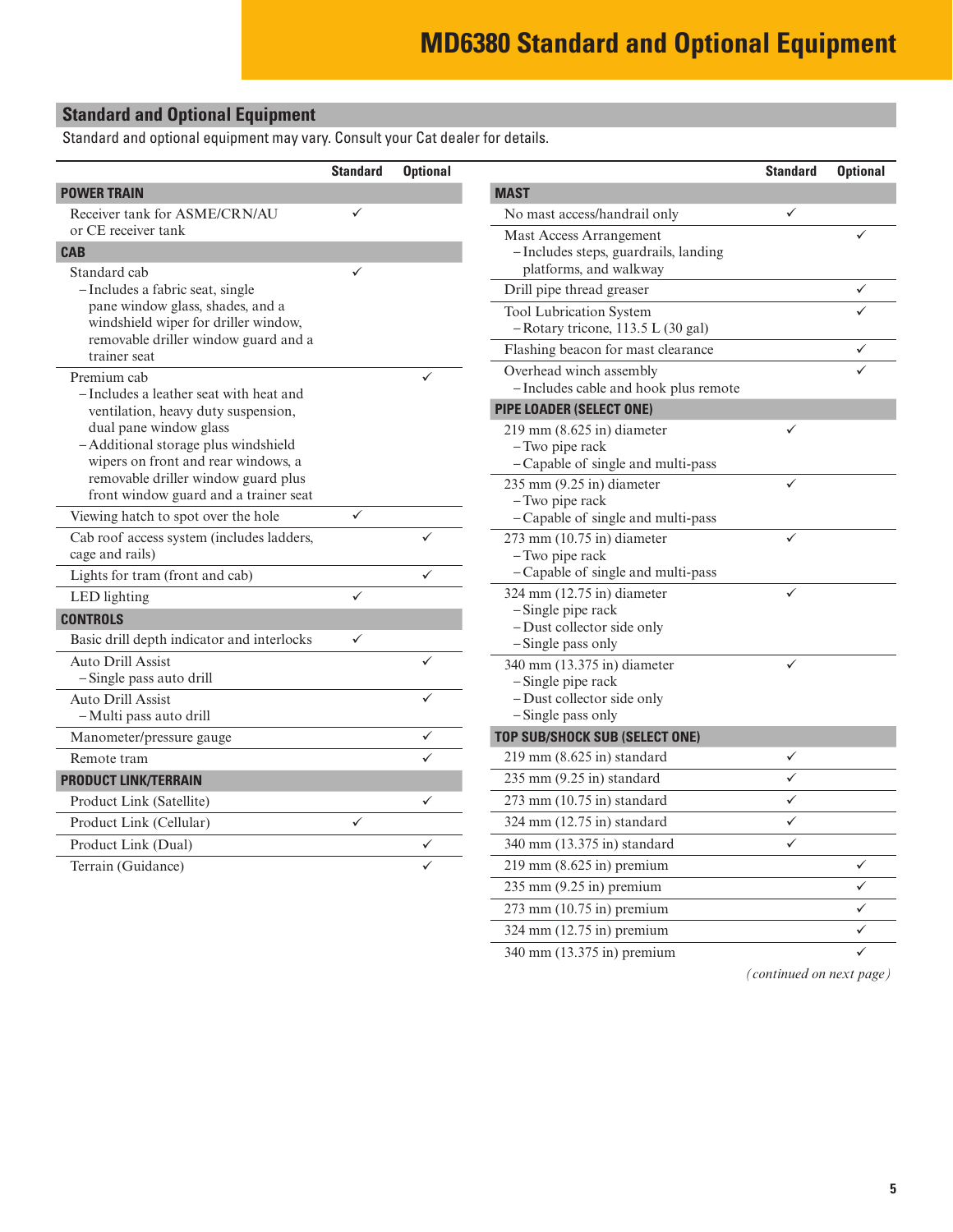## **Standard and Optional Equipment** *(continued)*

Standard and optional equipment may vary. Consult your Cat dealer for details.

|                                                                                                    | <b>Standard</b> | <b>Optional</b> |                                                                                                                  | <b>Standard</b>          | <b>Optional</b> |
|----------------------------------------------------------------------------------------------------|-----------------|-----------------|------------------------------------------------------------------------------------------------------------------|--------------------------|-----------------|
| <b>TOOL GROUPS (SELECT ONE)</b>                                                                    |                 |                 | <b>TRICONE BITS GROUP (SELECT ONE)</b>                                                                           |                          |                 |
| 219 mm (8.625 in)                                                                                  | $\checkmark$    |                 | $9.875$ in $(251$ mm) tricone bit                                                                                |                          | ✓               |
| - One piece roller deck bushing,<br>pipe positioner, deck wrench, bit sub,                         |                 |                 | 10.625 in (270 mm) tricone bit                                                                                   |                          | ✓               |
| pipe wiper seal                                                                                    |                 |                 | 12.25 in (311 mm) tricone bit                                                                                    |                          | ✓               |
| $235$ mm $(9.25$ in)                                                                               | $\checkmark$    |                 | Bit lock plate 251 mm (9.875 in)                                                                                 |                          | ✓               |
| $-$ One piece roller deck bushing,                                                                 |                 |                 | Bit lock plate 270 mm (10.625 in)                                                                                |                          | ✓               |
| pipe positioner, deck wrench, bit sub,                                                             |                 |                 | Bit lock plate 311 mm (12.25 in)                                                                                 |                          | ✓               |
| pipe wiper seal                                                                                    |                 |                 | Bit lock plate 349 mm (13.75 in)                                                                                 |                          | ✓               |
| 273 mm (10.75 in)<br>- One piece roller deck bushing,                                              | $\checkmark$    |                 | Bit lock plate 381 mm (15 in)                                                                                    |                          | ✓               |
| pipe positioner, deck wrench, bit sub,                                                             |                 |                 | Hydraulic bit basket                                                                                             | ✓                        |                 |
| pipe wiper seal                                                                                    |                 |                 | <b>SERVICE TOOLS</b>                                                                                             |                          |                 |
| 324 mm (12.75 in)<br>- One piece roller deck bushing,                                              | $\checkmark$    |                 | Lifting bail 152 mm (6 in) BECO for<br>194-235 mm (7.625-9.25 in) pipe                                           |                          | ✓               |
| pipe positioner, deck wrench, bit sub,<br>pipe wiper seal                                          |                 |                 | Lifting bail 203 mm (8 in) BECO for<br>273-324 mm (10.75-12.75 in) pipe                                          |                          | ✓               |
| 340 mm (13.375 in)<br>$-$ One piece roller deck bushing,<br>pipe positioner, deck wrench, bit sub, | $\checkmark$    |                 | Lifting bail 254 mm (10 in) BECO for<br>340 mm (13.375 in) pipe                                                  |                          | ✓               |
| pipe wiper seal                                                                                    |                 |                 | Lifting bail 168 mm (6.625 in) API                                                                               |                          | ✓               |
| <b>VARIABLE GRIP HYDRAULIC BREAKOUT WRENCH (SELECT ONE)</b>                                        |                 |                 | regular thread for 251-349 mm<br>(9.875-13.75 in) tricone bit                                                    |                          |                 |
| Grip range<br>$-219, 235, 273$ mm<br>$(8.625, 9.25, 10.75 \text{ in})$                             | ✓               |                 | Lifting bail 178 mm (7.0 in) API regular<br>thread for 381 mm (15 in) tricone bit                                |                          | ✓               |
| Grip range<br>$-324$ , 340 mm (12.75, 13.375 in)                                                   | $\checkmark$    |                 | Bushing retainment tool (8.625-10.75 in<br>pipe) $(6 \text{ in}, 7 \text{ in and } 7.8 \text{ in} \text{ flat})$ |                          | ✓               |
| <b>DRILL PIPE - 9.9 M (32.5 FT) LENGTH</b>                                                         |                 |                 | Bushing retainment tool (12.75-13.378 in                                                                         |                          | ✓               |
| $219$ mm $(8.625$ in) diameter                                                                     |                 | ✓               | pipe) $(10.5 \text{ in and } 11.38 \text{ in } \text{flats})$                                                    |                          |                 |
| $235$ mm $(9.25$ in) diameter                                                                      |                 | ✓               | <b>SERVICE PACKAGES/FLUID SYSTEM</b>                                                                             |                          |                 |
|                                                                                                    |                 |                 | Standard fast fill for fuel and water only,                                                                      | ✓                        |                 |
| $273$ mm $(10.75$ in) diameter                                                                     |                 | ✓               | automated lubricant system                                                                                       |                          |                 |
| 324 mm (12.75 in) diameter                                                                         |                 | ✓               | Premium with Service Center for                                                                                  |                          |                 |
| 340 mm (13.375 in) diameter                                                                        |                 |                 | lubricant drain and fill; automated<br>lubricant system, fast fill fuel and water                                |                          |                 |
| No pipe thread greaser                                                                             | $\checkmark$    |                 |                                                                                                                  | (continued on next page) |                 |
| Pipe thread greaser                                                                                |                 | ✓               |                                                                                                                  |                          |                 |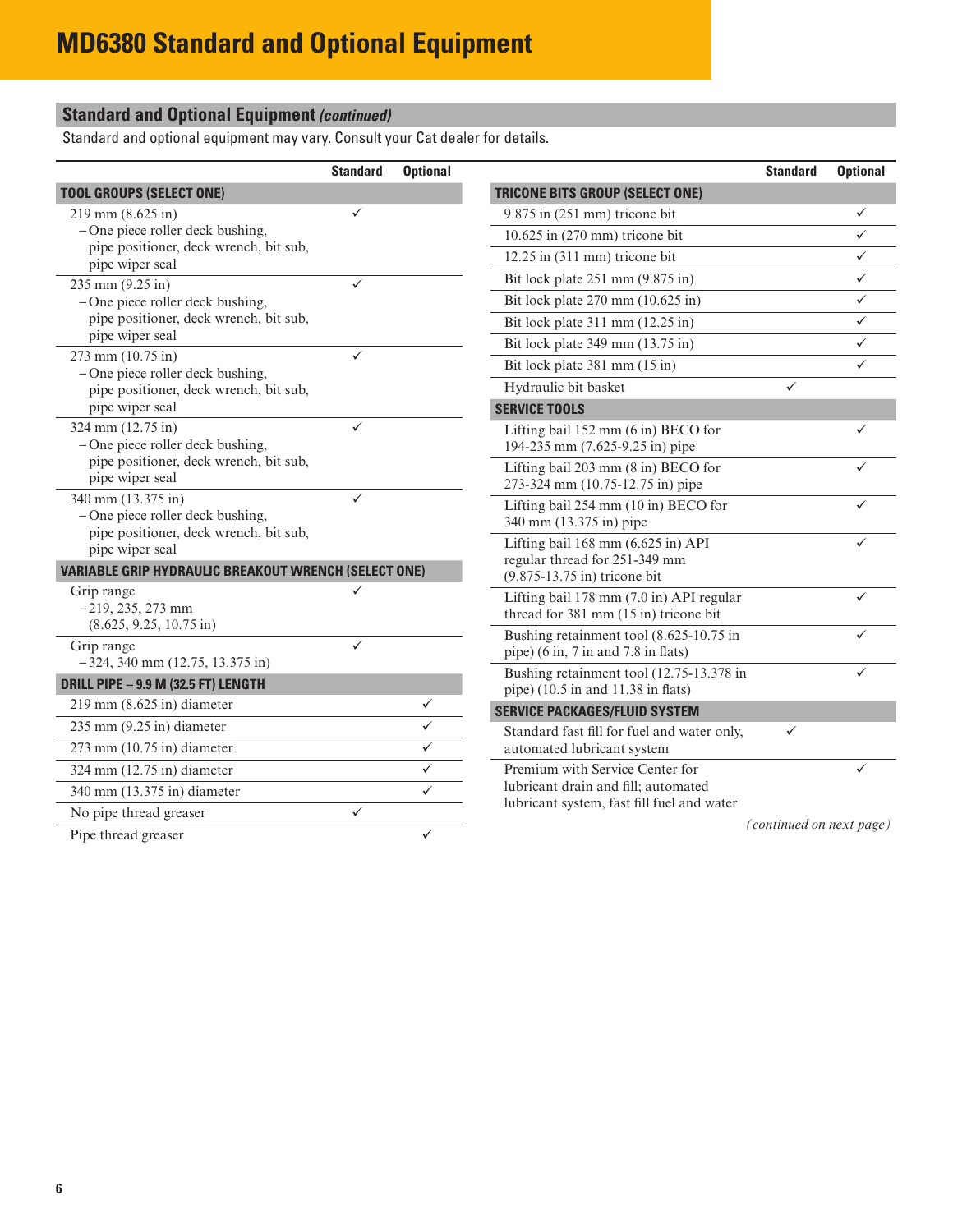## **Standard and Optional Equipment** *(continued)*

Standard and optional equipment may vary. Consult your Cat dealer for details.

|                                                                                                                            | <b>Standard</b> | <b>Optional</b> |                                                                                                                                                           | <b>Standard</b> | <b>Optional</b> |
|----------------------------------------------------------------------------------------------------------------------------|-----------------|-----------------|-----------------------------------------------------------------------------------------------------------------------------------------------------------|-----------------|-----------------|
| <b>CLIMATE/REGIONAL CONSIDERATIONS</b>                                                                                     |                 |                 | <b>DUST SUPPRESSION</b>                                                                                                                                   |                 |                 |
| Air receiver tank low pressure<br>(ASME/CRN/AU) or                                                                         | ✓               |                 | Water injection only (no dust collector)<br>$-2271$ L (600 gal) tank below deck                                                                           | ✓               |                 |
| Air receiver tank low pressure (CE)                                                                                        | $\checkmark$    |                 | Water injection and dust collector                                                                                                                        |                 |                 |
| Four (4) batteries                                                                                                         | $\checkmark$    |                 | $-2271$ L (600 gal) tank below deck                                                                                                                       |                 |                 |
| Six (6) batteries (required for autonomy<br>packages)                                                                      |                 |                 | $-204$ m <sup>3</sup> /min (7,200 ft <sup>3</sup> /min) dry<br>dust collection                                                                            |                 |                 |
| Climate Level 1<br>- Standard fluids and lubricants<br>- With a temperature range of<br>$-1$ ° C (30° F) to 52° C (125° F) | $\checkmark$    |                 | High capacity water injection<br>$-5299$ L (1,400 gal)<br>• 2271 L (600 gal) below-deck<br>mounted tank and a 3028 L (800 gal)<br>above deck mounted tank |                 |                 |
| Climate Level 2<br>- Arctic fluids and lubricants<br>-Temperatures down to<br>$-18^{\circ}$ C ( $-0.4^{\circ}$ F)          |                 |                 | Dust curtain hydraulic lifters<br>- Front and rear dust curtains<br>(recommended with dust collector)                                                     |                 | ✓               |
| Certifications CE                                                                                                          | $\checkmark$    |                 | Tram-off Spray System                                                                                                                                     |                 | ✓               |
| <b>FRAME/DECK</b>                                                                                                          |                 |                 | <b>UNDERCARRIAGE (SELECT ONE)</b>                                                                                                                         |                 |                 |
| No tool storage box (cover only)                                                                                           | ✓               |                 | $750$ mm $(29.5$ in) double grousers for<br>hard rock applications or                                                                                     | ✓               |                 |
| Tool storage box                                                                                                           |                 |                 | 900 mm (35.4 in) double grousers for                                                                                                                      | ✓               |                 |
| No jib crane (cover only)                                                                                                  | $\checkmark$    |                 | soft rock applications                                                                                                                                    |                 |                 |
| Jib crane pedestal only                                                                                                    |                 | $\checkmark$    |                                                                                                                                                           |                 |                 |
| Blowdown lines and nozzle (with quick                                                                                      |                 |                 |                                                                                                                                                           |                 |                 |

connect cooler end and drill deck)